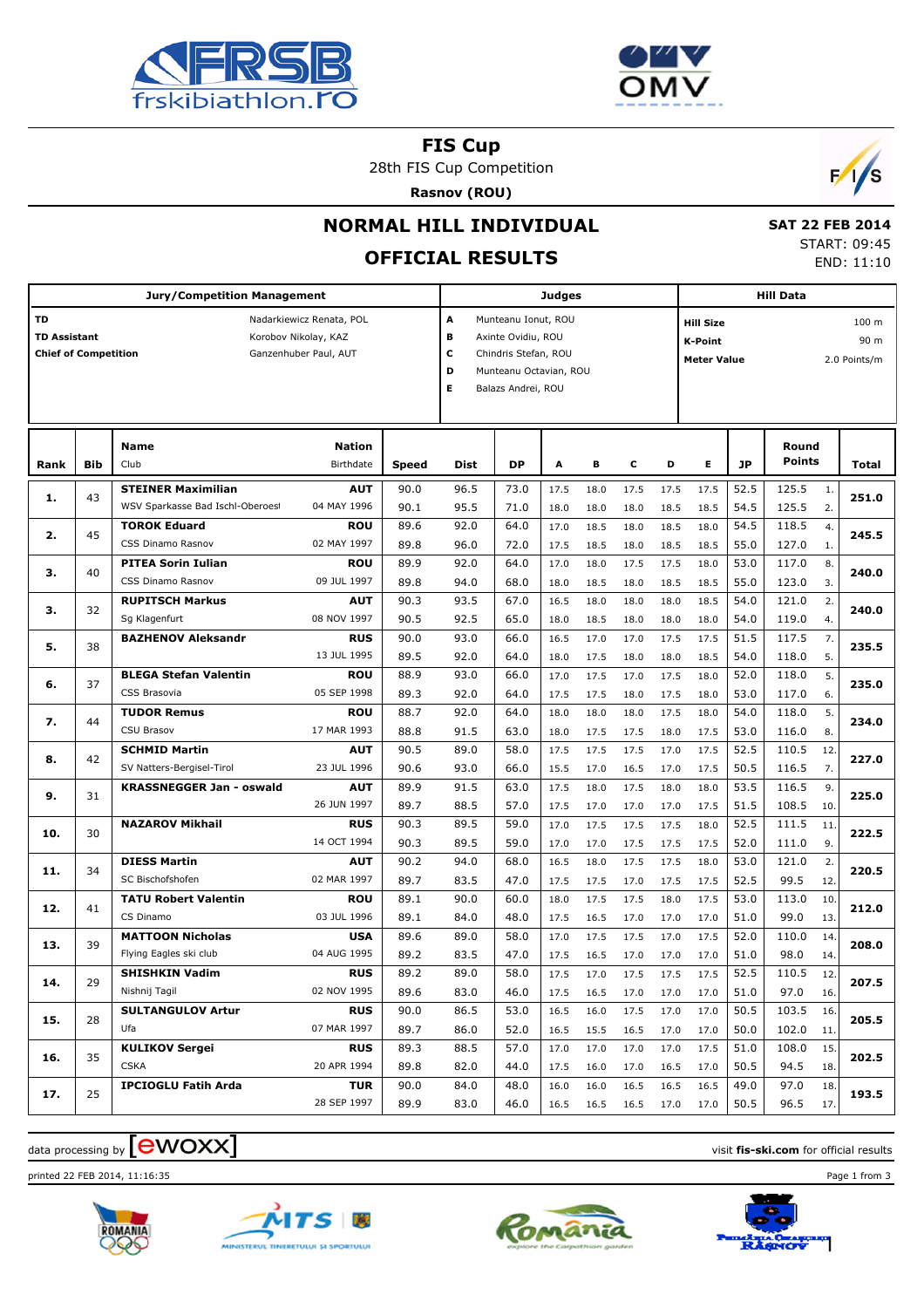



**FIS Cup**

28th FIS Cup Competition

**Rasnov (ROU)**



## **NORMAL HILL INDIVIDUAL**

 **SAT 22 FEB 2014** START: 09:45

|            |                                                 |                            |                                                       | JIANI . VJ.TJ<br><b>OFFICIAL RESULTS</b> |              |                      |                      |              |                      |                      |              |                        |                      |              |  |  |  |
|------------|-------------------------------------------------|----------------------------|-------------------------------------------------------|------------------------------------------|--------------|----------------------|----------------------|--------------|----------------------|----------------------|--------------|------------------------|----------------------|--------------|--|--|--|
| <b>Bib</b> | <b>Name</b><br>Club                             | <b>Nation</b><br>Birthdate | <b>Speed</b>                                          | <b>Dist</b>                              | <b>DP</b>    | A                    | в                    | c            | D                    | Е                    | <b>JP</b>    | Round<br><b>Points</b> |                      | <b>Total</b> |  |  |  |
| 27         | <b>CINTIMAR Muhammet Irfan</b>                  | <b>TUR</b>                 | 89.7                                                  | 81.0                                     | 42.0         | 17.0                 | 16.5                 | 17.0         | 17.0                 | 17.0                 | 51.0         | 93.0                   | 21.                  | 190.5        |  |  |  |
| 24         | <b>KALYKOV Shyngys</b>                          | <b>KAZ</b><br>05 MAY 1994  | 90.3                                                  | 84.0                                     | 48.0         | 17.5                 | 16.5                 | 17.0         | 17.0                 | 17.0                 | 51.0         | 99.0                   | 17.                  | 184.5        |  |  |  |
| 36         | <b>FRIBERG Christian</b><br>Saint Paul Ski Club | <b>USA</b><br>08 SEP 1994  | 88.9<br>88.8                                          | 81.5<br>77.5                             | 43.0         | 17.5                 | 17.0<br>16.0         | 16.5         | 17.0                 | 17.0<br>16.5         | 51.0         | 94.0                   | 19.<br>21.           | 178.5        |  |  |  |
| 23         | <b>DEMIR Ayberk</b>                             | TUR<br>14 FEB 1997         | 90.2<br>90.2                                          | 82.0<br>77.5                             | 44.0<br>35.0 | 17.0<br>16.5         | 16.5<br>16.0         | 17.0<br>16.0 | 16.5<br>16.0         | 16.5<br>16.5         | 50.0<br>48.5 | 94.0<br>83.5           | 19.<br>22.           | 177.5        |  |  |  |
| 21         | <b>MITROFAN Nicolae Sorin</b><br>CSS Brasovia   | <b>ROU</b><br>26 MAR 1999  | 89.3<br>89.3                                          | 81.0<br>79.5                             | 42.0<br>39.0 | 15.5<br>15.5         | 16.0<br>15.0         | 16.5<br>15.5 | 17.0<br>16.0         | 16.5<br>15.5         | 49.0<br>46.5 | 91.0<br>85.5           | 22.<br>19.           | 176.5        |  |  |  |
| 26         | Css brasovia                                    | <b>ROU</b><br>19 JUN 1997  | 89.2<br>89.4                                          | 79.5<br>76.5                             | 39.0<br>33.0 | 16.5<br>16.5         | 16.5<br>15.0         | 17.0<br>15.5 | 16.5<br>15.5         | 16.0<br>15.5         | 49.5<br>46.5 | 88.5<br>79.5           | 23.<br>23.           | 168.0        |  |  |  |
| 22         | <b>KRATOV Ilya</b><br>Almaty Skiclub            | <b>KAZ</b><br>26 MAY 2000  | 89.0<br>88.4                                          | 80.5<br>74.0                             | 41.0<br>28.0 | 15.5<br>17.0         | 14.5<br>15.5         | 15.5<br>16.5 | 16.5<br>16.0         | 15.5<br>16.0         | 46.5<br>48.5 | 87.5<br>76.5           | 24.<br>26.           | 164.0        |  |  |  |
| 19         | <b>GRIGORE Adrian</b><br>CSS Brasovia           | <b>ROU</b><br>19 FEB 1996  | 89.0<br>88.5                                          | 76.0<br>75.5                             | 32.0<br>31.0 | 16.5<br>16.0         | 16.0<br>15.5         | 16.5<br>16.5 | 16.5<br>16.0         | 16.0<br>16.0         | 49.0<br>48.0 | 81.0<br>79.0           | 25.<br>24.           | 160.0        |  |  |  |
| 20         | <b>BEDIR Muhammed Ali</b>                       | <b>TUR</b><br>24 MAR 2000  | 88.8<br>88.2                                          | 75.0<br>70.5                             | 30.0<br>21.0 | 16.5<br>16.5         | 16.0<br>15.5         | 16.5<br>16.0 | 16.5<br>16.0         | 16.0<br>16.0         | 49.0<br>48.0 | 79.0<br>69.0           | 26.<br>28.           | 148.0        |  |  |  |
| 17         | <b>SPULBER Mihnea Alexandru</b><br>Acs Sacele   | <b>ROU</b><br>11 DEC 2000  | 88.6<br>88.6                                          | 70.0<br>75.0                             | 20.0<br>30.0 | 16.5<br>16.5         | 16.0<br>16.0         | 16.5<br>16.5 | 16.0<br>16.5         | 16.0<br>16.0         | 48.5<br>49.0 | 68.5<br>79.0           | 30.<br>24.           | 147.5        |  |  |  |
| 6          | <b>MITEV Evelin</b><br>Sk Rilski ski skachach   | BUL<br>05 MAY 1998         | 88.8<br>88.5                                          | 74.5<br>71.5                             | 29.0<br>23.0 | 16.0<br>15.5         | 16.0<br>14.5         | 16.0<br>15.5 | 16.5<br>15.5         | 16.0<br>15.0         | 48.0<br>46.0 | 77.0<br>69.0           | 27.<br>28.           | 146.0        |  |  |  |
| 3          | <b>MOCANITA Alexandru</b><br>Css Dinamo rasnov  | <b>ROU</b><br>11 JAN 1996  | 89.7<br>89.2                                          | 72.0<br>72.5                             | 24.0<br>25.0 | 15.5<br>16.0         | 15.5<br>15.5         | 15.0<br>16.5 | 16.0<br>16.0         | 16.0<br>16.0         | 47.0<br>48.0 | 71.0<br>73.0           | 28.<br>27.           | 144.0        |  |  |  |
| 12         | <b>ZYRYANOV Sergey</b><br>Almaty Skiclub        | <b>KAZ</b><br>08 FEB 2000  | 89.1<br>88.9                                          | 75.0<br>66.5                             | 30.0<br>13.0 | 14.5<br>15.5         | 12.0<br>15.5         | 15.0<br>15.0 | 13.0<br>15.5         | 13.5<br>15.5         | 41.0<br>46.5 | 71.0<br>59.5           | 28.<br>30.           | 130.5        |  |  |  |
|            |                                                 |                            | 16 JUL 1997<br><b>BUZESCU PURICE Constantin Rober</b> | 89.4<br>90.3                             | 83.5<br>78.0 | 47.0<br>36.0<br>35.0 | 16.5<br>17.0<br>17.0 | 16.5<br>16.0 | 17.0<br>16.5<br>16.5 | 17.0<br>16.5<br>16.5 | 17.0<br>16.5 | 50.5<br>49.5<br>49.5   | 97.5<br>85.5<br>84.5 | 15.<br>19.   |  |  |  |

|     | Not qualified for final round |                                                 |                           |      |      |      |      |      |      |      |      |      |  |      |
|-----|-------------------------------|-------------------------------------------------|---------------------------|------|------|------|------|------|------|------|------|------|--|------|
| 31. | 18                            | <b>FELDOREANU Andrei</b><br>Acs Sacele          | <b>ROU</b><br>13 APR 2000 | 88.2 | 69.5 | 19.0 | 16.0 | 15.5 | 16.5 | 16.0 | 16.0 | 48.0 |  | 67.0 |
| 32. | 5                             | <b>CACINA Daniel Andrei</b><br>Cs Dinamo rasnov | <b>ROU</b><br>17 OCT 2001 | 87.1 | 70.5 | 21.0 | 14.5 | 14.5 | 15.0 | 15.5 | 15.0 | 44.5 |  | 65.5 |
| 33. | 15                            | SIMITCHIYSKI Krasimir<br>Sk Rilski ski skachach | <b>BUL</b><br>26 JUL 2000 | 86.9 | 68.0 | 16.0 | 16.0 | 15.0 | 16.0 | 16.0 | 15.5 | 47.5 |  | 63.5 |
| 34. | 4                             | <b>BAILA Ovidiu</b>                             | <b>ROU</b><br>06 FEB 1996 | 88.8 | 66.5 | 13.0 | 14.5 | 15.0 | 15.0 | 15.5 | 15.0 | 45.0 |  | 58.0 |
| 35. |                               | <b>PACURAR Radu Mihai</b><br>Cs Dinamo rasnov   | <b>ROU</b><br>06 SEP 2001 | 88.0 | 65.5 | 11.0 | 14.5 | 15.5 | 15.0 | 15.5 | 15.5 | 46.0 |  | 57.0 |
| 36. | $\overline{2}$                | <b>FEROIU Alexandru</b><br>Css Dinamo rasnov    | <b>ROU</b><br>22 SEP 1998 | 89.9 | 65.0 | 10.0 | 14.5 | 15.0 | 15.0 | 15.5 | 15.0 | 45.0 |  | 55.0 |
| 37. | 9                             | <b>GUNGEN Munir</b>                             | <b>TUR</b><br>24 AUG 1998 | 89.1 | 64.0 | 8.0  | 15.0 | 15.0 | 14.5 | 15.5 | 15.5 | 45.5 |  | 53.5 |

#### $\alpha$  data processing by  $\boxed{\text{ewOX}}$

printed 22 FEB 2014, 11:16:35 Page 2 from 3